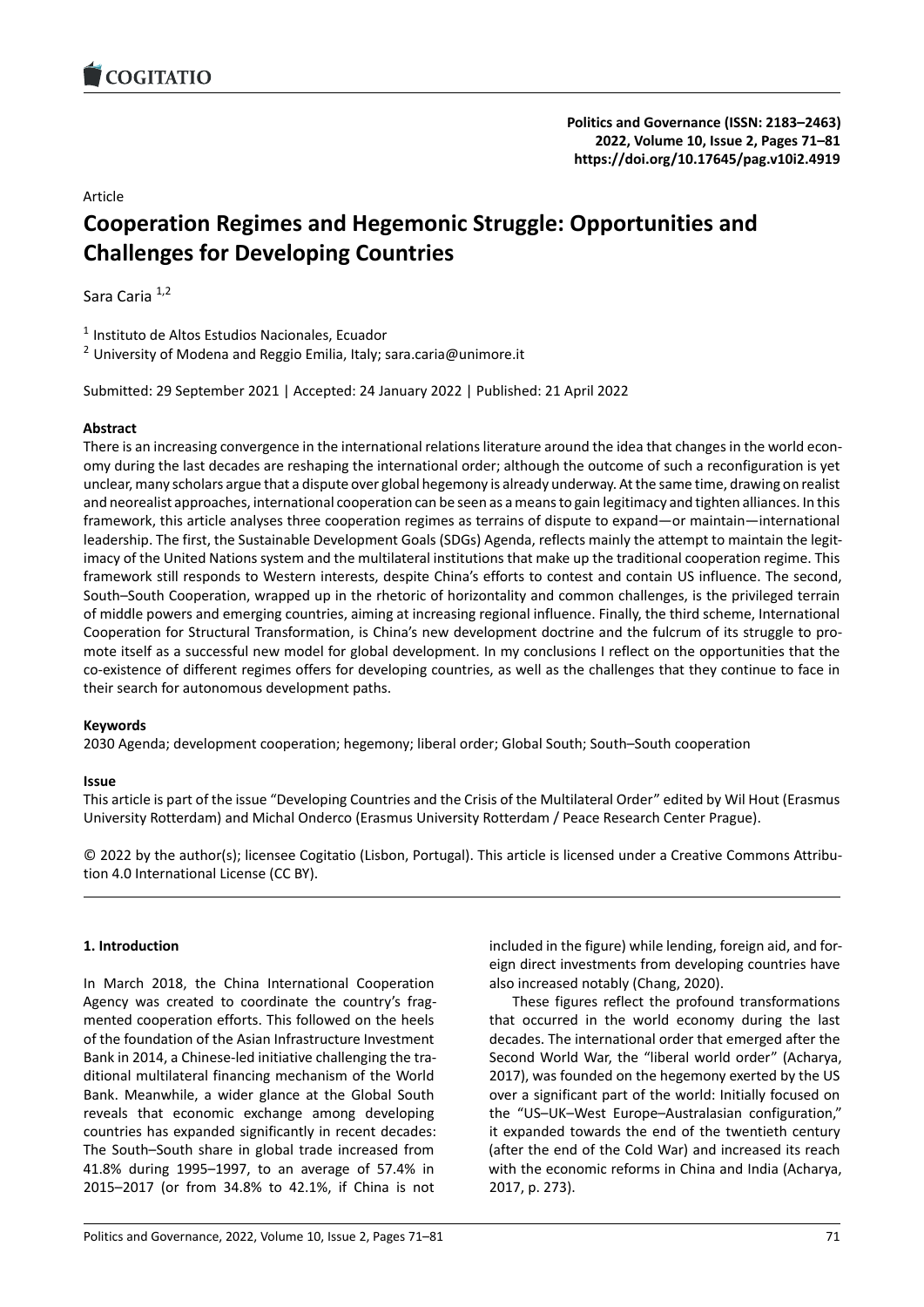### COQUIATIO

Hegemony has assumed different connotations [through history \(And](https://www.cogitatiopress.com)erson, 2017). For Wallerstein:

Hegemony in the interstate system refers to that sit‐ uation in which the ongoing rivalry between the socalled "great powers" is so un‐balanced that one power…can largely impose its rules and its wishes, in the economic, political, military, diplomatic, and even cultural arenas. (Wallerstein, 1984, p. 38)

Drawing on Gramsci, Arrighi and Silver (1999, pp. 26–27), shifting the focus from the state to the broader con‐ cept of social forces, explain that hegemony reflects the "capacity of the dominant group to present itself, and be perceived, as the bearer of a general interest": The idea that the rules established by the hegemon will also serve the interests of subordinate states generates an "addi‐ tional power" with respect to simple coercion.

In addition to the traditional unifying force of military threat, the pursuit of democracy, together with the faith in market forces and free trade, was part of the combi‐ nation of coercion and consensus that allowed the US to set the rules of global governance (Gill & Law, 1989). Though the liberal order was "hardly benign" for most of the Global South (Acharya, 2017, p. 273), many develop‐ ing countries still participated in international regimes, motivated by the possibility of obtaining resources to promote domestic economic development.

This order has, however, entered a phase of decline, connected to the slowly decreasing importance of the US in the world economy—in terms of share in global GDP, trade and investment, and technological advances—as well as the surge of emerging powers since the 1970s (Arrighi & Silver, 1999; Sachs, 2016). Furthermore, the 2008 financial crisis made evident the risks of unregu‐ lated financial systems, while the Covid‐19 pandemic's consequences in terms of global trade disruption have forced many countries to reconsider how their produc‐ tion of strategic goods is organized (Chang, 2020).

The condition of hegemony depends, ultimately, on the dominance of determined social forces over others; as relative power among human groups is permanently evolving, insofar as economic and political power shifts from one group or one region to another, hegemony is subject to continuous challenges (Arrighi & Silver, 1999). Therefore, and as a consequence of the changes occur‐ ring in the international system, a wide range of new regional and multilateral agreements, initiatives, and partnerships have begun to challenge the hegemony of the US on a growing number of issues, reflecting emerg‐ ing powers' attempts to increase their influence region‐ ally and globally.

It has been argued that these challenges are warn‐ ings of a transition towards a new order (Arrighi & Silver, 1999), whose outcome is still uncertain: Sachs (2016) foresees a multipolar world, gravitating around regional hegemonies, while Streeck (2016) projects a fragmented world as the result of the collapse of capitalism, accom‐

panied by chaos and anarchy. Much attention is given to Asia's growth trajectory, particularly to China's astound‐ ing expansion since the 1990s. Acharya (2017, p. 273) projects a "multiplex order" of "multiple modernities," where American influence will not end, but will coexist with other actors, development perspectives, and institutions that "do not bend to America's commands and preferences": China's initiatives such as new multilateral banks or the Belt and Road Initiative (BRI), as well as the tightening of South–South economic relations and polit‐ ical alliances, are examples of this trend.

In the struggle to increase international influence, international cooperation has been key to build the consensus necessary to the forging of hegemony. The inter‐ national aid regime, based on the norms and practices established by the Development Assistance Committee (DAC) of the Organisation for Economic Co‐operation and Development (OECD), played a significant role in the strengthening of US hegemony in the post-war order. As the main channel of resources for domestic devel‐ opment, this regime has often been considered as a mechanism of soft power (and hard power where it generated economic dependency), a way of pursuing donors' national priorities disguised as common inter‐ ests (Lemus, 2018; Sogge, 2009), and an essential com‐ plement to diplomacy and military power in foreign pol‐ icy (Morgenthau, 1962). In fact, attempts to challenge the dominant role of Western countries, such as the demand for a New International Economic Order in the mid‐1970s, included proposals for major changes in aid regimes and greater attention to other forms of interna‐ tional cooperation. In this perspective, it is not surpris‐ ing that international cooperation regimes turn into a terrain of dispute, as countries adopt new (and adapt old) strategies to struggle for power, taking advantage of a loosened global governance. The outcome of this dispute will depend on the potentiality of each country: middle power emerging countries, such as Turkey, South Africa, Brazil, and India, among others, deploy efforts to strenghthen their regional influence, while China, aspir‐ ing to become an increasingly global player, aims at directly challenging US global hegemony.

This article analyses three cooperation frameworks as means to expand—or maintain—international lead‐ ership. I will argue that, even though cooperation systems are not strictly international regimes, the inter‐ national regimes approach offers a useful lens to understand how and why countries engage with inter‐ national cooperation. My point is that the Sustainable Development Goals (SDGs) Agenda reflects mainly although not exclusively—the attempt to maintain the legitimacy of the UN system and the multilateral institutions that make up the traditional cooperation regime. This framework still responds to Western inter‐ ests, despite China's efforts to contest and contain US hegemony. South–South Cooperation (SSC), wrapped up in the rhetoric of horizontality and common challenges, is the privileged terrain of middle powers and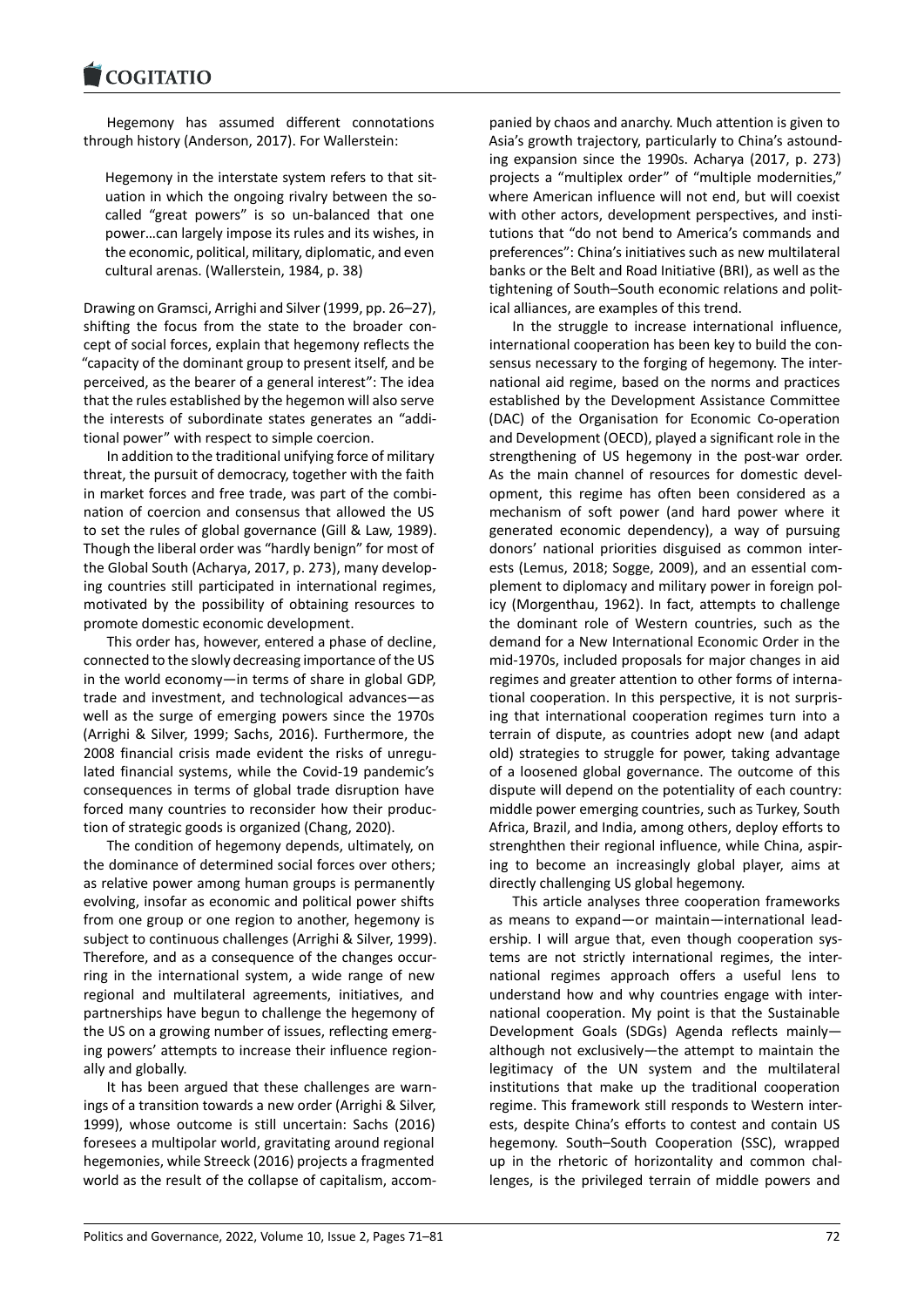#### COGHALIO

emerging countries, with a view to gaining regional influ‐ [ence. The third sche](https://www.cogitatiopress.com)me, International Cooperation for Structural Transformation (ICST), is China's new develop‐ ment doctrine and the fulcrum of its struggle to promote itself as a successful new model for global development.

In the following section of this article, I will discuss countries' participation in international regimes and how the struggle for influence shapes their engagement with international cooperation. I will then analyse the three cooperation schemes, explaining why they appeal to developing countries. Finally, I will outline some conclu‐ sions, drawing a balance between the opportunities that the co-existence of different regimes offers for developing countries, and the obtacles that still jeopardize their search for autonomous development paths.

### **2. Hegemony, International Regimes, and International Cooperation**

The process of thoroughly reordering the relative power among nations has taken place repeatedly in modern history, perpetuating a pattern of uneven development and a relation of dependency between the heart of the system—"the centre," as the dependency school would call it—and the subordinate regions of "the periphery" (Gosh, 2019). Hegemonic phases are historical processes, characterised by specific socially, politically, and cultur‐ ally distinct traits (Cox, 2013): The *pax britannica* saw a flourishing of economic norms aimed at liberalising trade and capital movements, in the belief that these were the key for the pursuit of widespread prosperity; in con‐ trast, post-war US hegemony was embodied into the liberal order, where international institutions proliferated and were placed at the heart of the international system (Acharya, 2017; Cox, 2013; Gosh, 2019). Referring to the post‐war liberal order, Cox (1983, p. 172) argued that "international organization functions as the process through wich the institution of hegemony and its ideol‐ ogy are developed."

International organisations play a "hegemonic role" as they provide "ideological legitimation," and promote the rules that support the consolidation of the world order; furthermore, "they co‐opt the elites" from subor‐ dinated countries and contribute to absorbing and dilut‐ ing counter‐hegemonic ideas, thus permitting minimal adjustments to prevailing rules in response to peripheral countries' demands (Cox, 1983, p. 172).

As for international regimes, they are usefully defined by Krasner as:

Principles, norms, rules, and decision‐making proce‐ dures around which actors' expectations converge in a given issue‐area. Principles are a coherent set of theoretical statements about how the world works; norms specify general standards of behaviour; rules and decision making refer to specific prescriptions for behaviour. (Krasner, 1985, p. 4)

International regimes are useful to explain the elements of order in the international system, those that con‐ tribute to create predictable patterns (Barbé, 1989). Member states of international regimes who win a com‐ manding influence within them achieve the ability to set the agenda of those regimes and to appropriate a greater share of the benefits deriving from its application (Mansfield, 1995); they can also establish political conditionality to gain support in specific international disputes, e.g., tie trade and investment agreements to becoming part of political alliances (Schweller & Priess, 1997). In sum, they have more possibilities to condition the rules of international governance.

But what about peripheral countries? How do they conceive their engagement with international regimes? Generally, states' behaviour is conditioned by the capabil‐ ities determined by their relative power (Krasner, 1985). Developing countries' national political regimes are char‐ acterised by internal and external weakness and their major concern is to reduce their inherent vulnerability. This broad objective is specified each time into distinct goals, which range from securing resources, to enhanc‐ ing domestic economic growth, to defending territo‐ rial integrity, to pursuing international political equality or bargaining power in decision‐making. From this per‐ spective, the liberal order's regimes offered instances where developing countries' ideas and demands could be expressed and discussed, such as the UN General Assembly: Due to their structural weakness as individual states, developing countries value multilateral forums where they can forge broad alliances with other peripheral countries. A permanent objective of developing countries, when participating in international regimes, has been to limit the market power of Northern countries (Krasner, 1985). In fact, they can't effectively over‐ come their weakness "unless they challenge principles, norms and rules preferred by industrialized countries" (Krasner, 1985, p. 3): Given their subordinated role in the global economy and their economic challenges low productivity and competitiveness, insufficient infras‐ tructure, weak institutional settings, and poor techni‐ cal and financial assets—a market‐based allocation of resources is not a favourable option. One of developing countries' priorities is still to attract as much material resources as possible to their domestic economy; hence the preference of many of them for authoritative allo‐ cation, which can guarantee more favourable conditions before external shocks (Krasner, 1985). As a clear exam‐ ple, Chinese loans, although tied to the hiring of Chinese firms and to the payment of high interest rates, are seen favourably by many developing economies; payments in commodities and the absence of internal reforms and/or international tenders' requirements—the core of World Bank and International Monetary Fund conditionalities reduce substantially transaction costs and default risks.

Since development became a prominent issue on the international agenda after the end of World War II, the international aid regime has helped to shape the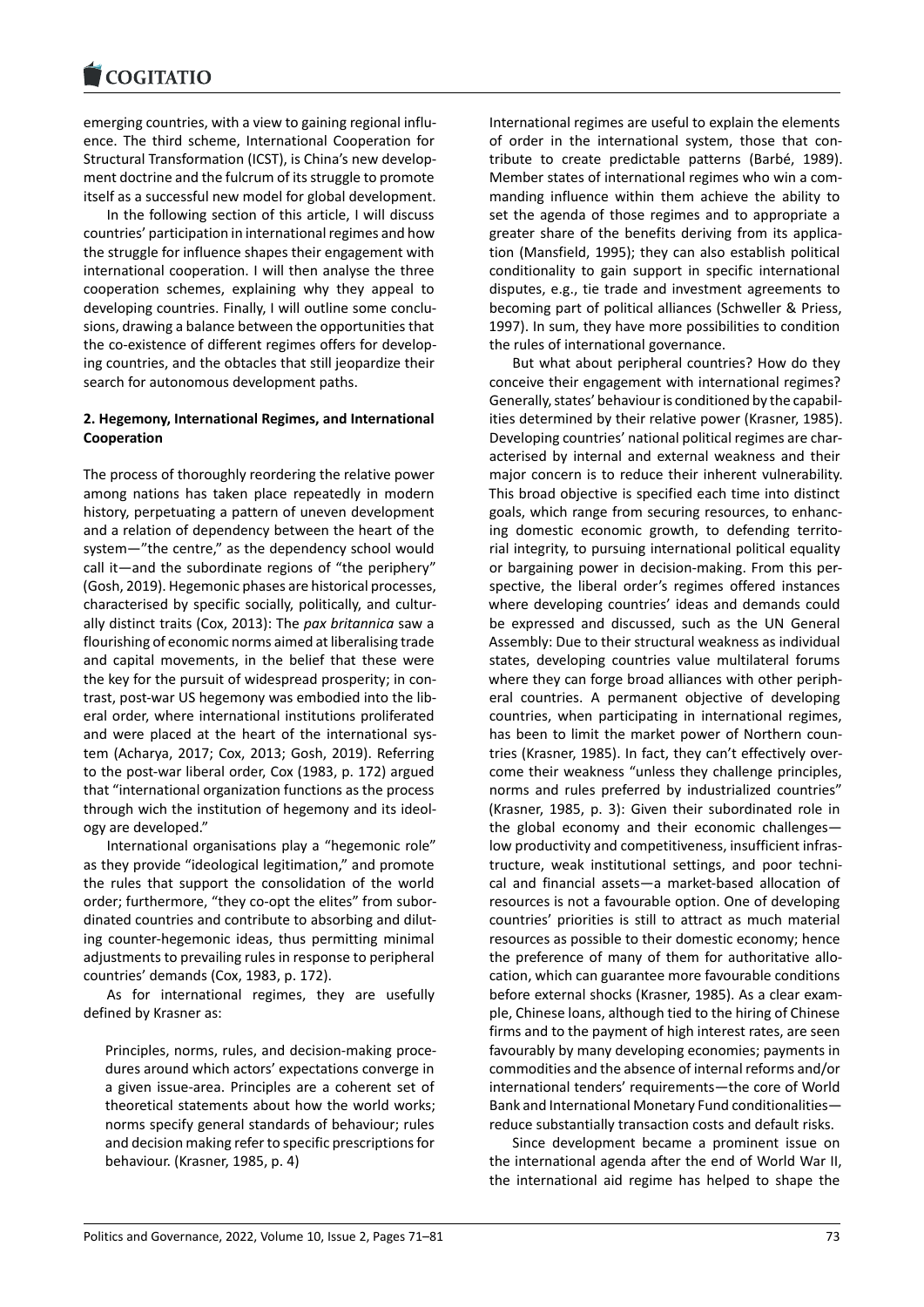liberal order, by establishing goals and strategies, pro‐ [viding technical and](https://www.cogitatiopress.com) financial resources, and prescribing roles and conduct for industrialised countries to engage in foreign aid.

The DAC, one of the first committees to be established within the OECD, has been responsible for setting Official Development Assistance (ODA) policy guide‐ lines, priorities, targets, metrics, and reporting. From a geopolitical perspective, ODA—the transfer of public grants, technical assistance, and concessional loans from industrialised to developing countries—acted as a funda‐ mental pillar of the liberal order, a "hegemonic vehicle'' through which to exert influence, its main motivation being "to forge a (neo‐)liberal consensus in a multilateral partnership" (Sogge, 2009, p. 13). It also functioned as a "mechanism of imperialist exploitation" that secured donors' interests—through the delivery of tied aid—and generated economic and political dependence in devel‐ oping countries, which ended up being an obstacle to, rather than a driver of, economic development (Petras & Veltmeyer, 2002). Foreign aid was considered the main instrument of international cooperation, to the point that, within the DAC regime, the two terms became syn‐ onymous and were basically identified with ODA. This understanding has long been challenged by developing countries, who have claimed that the range of prac‐ tices and instruments that impact development is much broader and includes political dialogue, investments (including to and from private actors), trade and regional integration, export credit lines, and remittances, among others (Besharati & MacFeely, 2019). Hence, the pref‐ erence for the term "international cooperation" in SSC schemes, as an effort to encompass the totality of economic and political relations that promote development.

The concept of development, which encompasses the belief that continued progress is possible and desir‐ able, has itself played a major role in entrenching post‐war US hegemony, promoting a global imaginary around a prosperous future, embodied in the experi‐ ence of Western democracies. Sachs (1992, p. 97) argues that development was "invented as part of a geopolitical project aimed at rescuing newly independent countries from the temptation of communism, guiding them along a path laid out by the capitalist democracies of Western Europe and North America." Tucker (1999) goes further, representing development as a form of cultural impe‐ rialism, which disguised the interests of the imperialist regimes behind the legitimate ideals and expectations of prosperity in developing countries.

The ability to propose a narrative in which the dom‐ inant power appears as the defender of the common interest on the basis of a shared world vision, is pre‐ cisely the pillar of the consensus that is necessary for hegemony. To engage in hegemonic struggle, would‐be hegemonic countries must present themselves as promoters of a shared prosperity and as a model to be fol‐ lowed (Arrighi & Silver, 1999); this imaginary dismisses the asymmetries and imbalances that are an inescapable

part of the structural change that development entails (Streeten, 1962), and promotes purported "win‐win" strategies, in which it is claimed that it is always pos‐ sible to reconcile different expectations. This rhetoric conceals the latent conflict deriving from the structural inequality between the power that exerts hegemony and those upon whom hegemony is exerted.

These criticisms notwithstanding, and despite its colonial and ideological connotations, development still represents an important goal for developing countries, and the improvement of their living conditions a legitimate aspiration for the people of the Global South. Therefore, it is important for developing countries to identify the opportunities that they can grasp from their participation in the different cooperation schemes at their disposal, as well as the risks that they may embody.

In what follows, the three cooperation regimes men‐ tioned above will be analysed, in order to understand how they represent terrains of dispute for maintaining and gaining influence. Although they may not repre‐ sent international regimes, strictly speaking, the regime framework is useful in order to understand how they shape relations among countries with different relative power. Following Krasner's definition cited above, they establish a view of how the world works, define accepted standards of behaviour, prescribe specific codes of con‐ duct, and provide decision‐making procedures. The 2030 Agenda establishes what are the essential elements of a desirable life worldwide, affirming the necessity and possibility of pursuing all of them simultaneously, to achieve acceptable standards by the year 2030; it defines what specific sectoral policies are needed and how to measure advances in their achievement; finally, it assigns responsibilities and establishes a periodic report‐ ing system. SSC provides an explanation for the back‐ wardness of the developing world and a coherent set of policies, prescribes a framework for building inter‐ state relations on an equal basis, indicates a set of methods and instruments to be applied, and provides a guide for partnership agreements. ICST draws a univer‐ sal path to development through industrialization, prescribes the fundamental steps to achieve it, and recommends national policies within the boundaries of national sovereignty; similarly to SSC, it also establishes guidelines for mutually‐beneficial agreements.

### **3. The Sustainable Development Goals: Agenda 2030**

The 2030 Agenda was approved by the United Nations Assembly in 2015, based on a proposal developed at the United Nations Conference on Sustainable Development (Rio+20) in June 2012. It defines and addresses the main global challenges, through 17 "Sustainable Development Goals"—detailed in 169 targets—covering "a range of social needs including education, health, social protection, and job opportunities, while tackling climate change and environmental protection" (United Nations, n.d.). As an example of regimes' inertia in the absence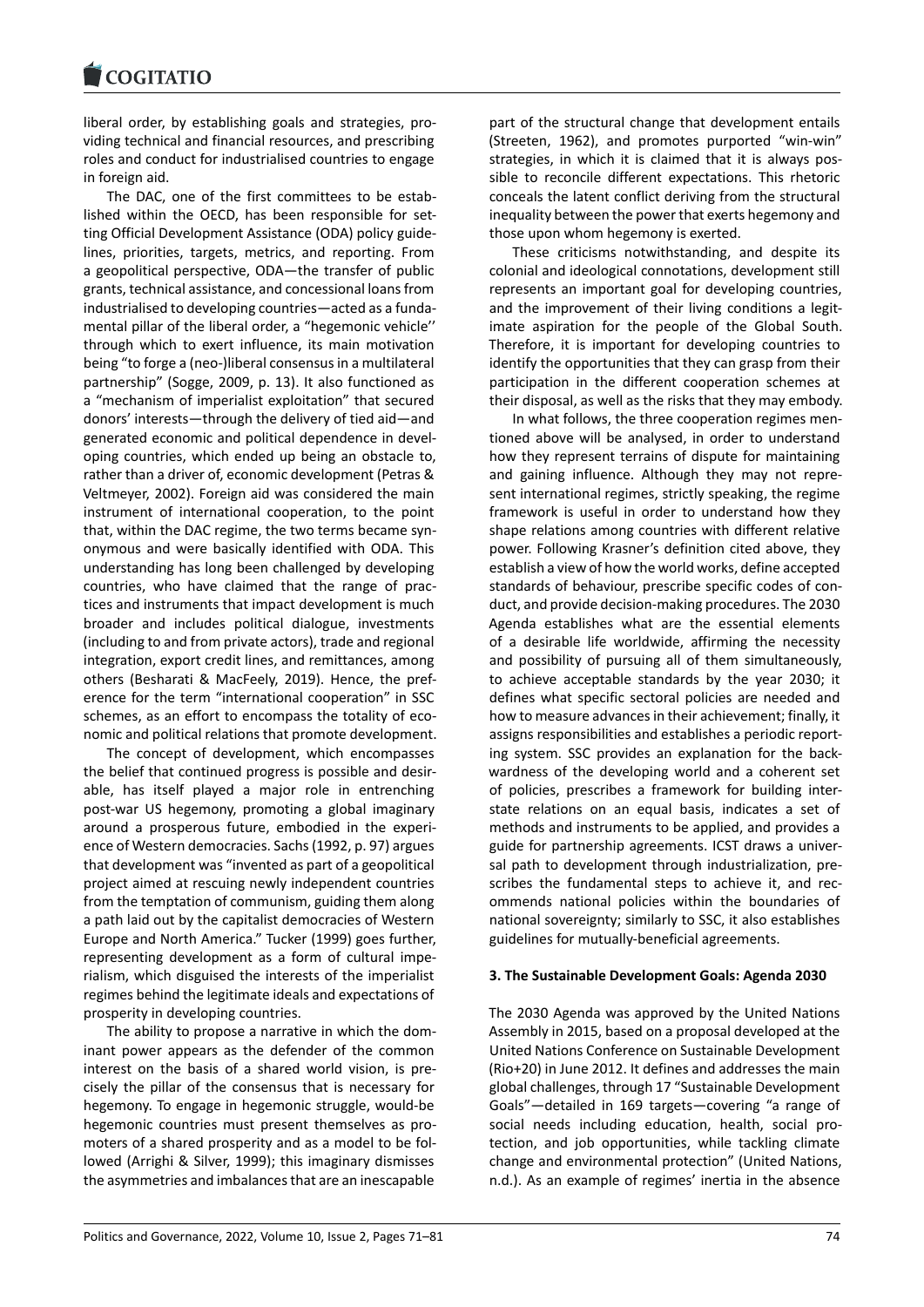of alternatives, it builds on a previous agenda and aims [at "finishing what](https://www.cogitatiopress.com) was started with the Millennium Development Goals (MDG)"

Approved by 193 member countries of the United Nations, it provides a general framework and a roadmap for global development, with a view to the year 2030; the United Nations Development Programme (UNDP) is entrusted with the leading role in its implementation.

Various criticisms have been levelled at the 17 goals. A first set of objections has to do with the way they are formulated (Vandemoortele, 2015): Many of them are not clearly defined, nor are they associated with mea‐ surable or realistic indicators. In some cases, no deadline is set. It has also been pointed out that the SDGs repre‐ sent a mix of collective and national challenges, making it hard to identify on whom the responsibility for their implementation rests, who should take the lead in their implementation, and what might be the best strategy for fulfilling them. Also, the voluntary nature of this agenda is questioned, since the lack of consensus among the signatory countries made it impossible to give the SDGs the legally binding status that is granted to multilateral human rights agreements (Denk, 2016).

The SDGs basically reaffirm the expansion of GDP, international trade, and insertion in global value chains as the main drivers of development, thus promoting global macroeconomic models that scarcely take into account local specificities and the demands of marginalised groups, peasant organisations, and civil society (Giunta & Dávalos, 2019). From this perspec‐ tive, they are the result of a neoliberal project that has been forged since the 1980s, in which redistribution and ecological issues are relegated to a marginal role (Weber, 2017).

The SDGs are a list of juxtaposed aspirations and demands, which do not stem from a coherent develop‐ ment vision, nor are they backed up by an assessment of the deep causes of poverty, discrimination, and inequal‐ ity; as an additional element, they underestimate the real dimension of sustainability challenges. In synthesis, even if the SDGs have been analysed as a response to recurrent crises of development aid (Hout, 2019), their capacity to act as an effective roadmap for development is questionable. So, why is this agenda at the centre of the development debate worldwide? The SDGs repre‐ sent the dominant framework establishing what issues must be discussed internationally, that is to say, they set the thematic agenda of international development, which is a key element of US hegemony.

The SDGs ratify the foundations of the liberal order, based on the market and framed in the post‐Washington Consensus, and their implementation is entrusted to the United Nations: This circumstance guarantees that US overall hegemony over this agenda—and the interna‐ tional development debate—remains solid. But, since US hegemony was already being eroded at the moment of drafting the 17 goals, there were claims that could not be ignored; the People's Republic of China explic‐ itly called for—and was successful in this effort—keeping out peace and human rights issues, as they "divert from genuine development goals and violate national sovereignty" (Jiang & Fues, 2014, p. 2). Developing coun‐ tries succeeded in their intent to include the princi‐ ples of "Common but differentiated responsibilities" and of "Policy coherence for development" in the Agenda, although they could not negotiate an adequate opera‐ tional framework, which would demand specific commit‐ ments from developed countries (Ye, 2016).

The adoption by DAC members of the Total Official Support to Sustainable Development (TOSSD) as a met‐ ric to quantify their contribution to the SDGs further dilutes Western responsibilities in terms of development‐ related issues (Besharati, 2017). The architecture of the SDGs relies greatly on the multilateral order forged after World War II, specifically on a "domesticated UN" (Amin, 2006) still under the influence of the US, despite recent efforts from China to dispute its hegemony (Feltman, 2020).

The SDGs act as a terrain of dispute where the US's concern is to limit the erosion of its hegemony and hold control on international development, while containing the rise of China as potential global challenger; China struggles to obtain more power in decision‐making by reason of its importance in the world economy; the majority of developing countries strive to include in the development debate issues related to the unequal distri‐ bution of gains and losses across the globe, e.g., climate change actions, to avoid carrying a disproportionate bur‐ den in decarbonising production to cut CO<sub>2</sub> emissions.

### **4. South–South Cooperation**

SSC is, technically, cooperation among developing coun‐ tries. In contrast with the ODA regime, emblematic of a North–South, vertical, neo‐colonial relationship, SSC emerged in the context of the strengthening of the Non‐Aligned Movement and the Group of 77 within the United Nations General Assembly, appealing to sol‐ idarity and mutual respect among newly independent countries. As an attempt to forge a political alliance among countries—many of them just free from colonial rule—that shared a subordinate economic and political position in the superpower‐dominated world, it repre‐ sented an effort to alter liberal institutions and change principles and norms governing the world economy, by building a "collective self‐reliance" for the pursuit of non‐dependent development paths and autonomous economic growth (Saksena, 1985).

The US‐dominated United Nations, however, subse‐ quently institutionalised SSC through the United Nations Office for South–South Cooperation (UNOSSC), down‐ grading it to a mechanism for technical cooperation, technology transfer, knowledge sharing, and capacity building; based on the supposed similarity of the chal‐ lenges faced by countries in the South, it came to be fun‐ damentally subordinated to North–South cooperation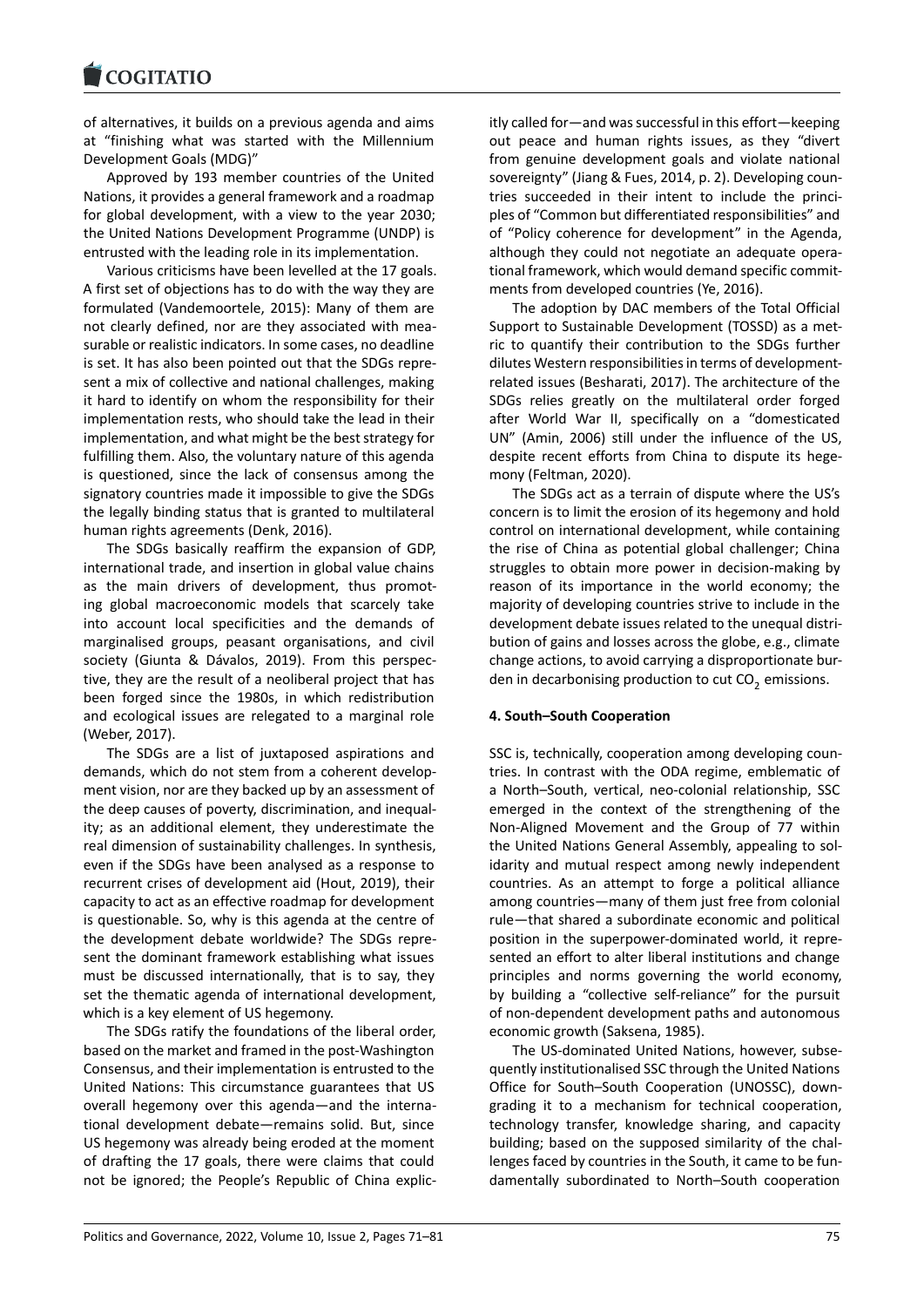#### **LOGITATIO**

(Domínguez, 2018). This subordination, even more evi‐ [dent in triangular c](https://www.cogitatiopress.com)ooperation, was acknowledged in the Buenos Aires Plan of Action, the result of the First United Nations High‐Level Conference on South–South and Triangular Cooperation, held in 1978 in Buenos Aires, Argentina; in March 2019, the Second High‐level United Nations Conference on South–South Cooperation reaf‐ firmed the complementary—and subordinated—role of SSC with respect to North–South cooperation (United Nations, 2019).

SSC has passed through various cycles, connected to the varying relative power of developing countries over the last decades: It has shifted between phases of intense political activity, when developing countries' power was increasing as during the 1970s, and periods of emphasis on technical and financial issues, as during the 1980s and the early 1990s. Globalisation has con‐ tributed to boosting economic growth of some emerg‐ ing countries—China, but also Brazil and India, among others—which have increased their technical and finan‐ cial capacity to offer support for economic growth to other developing countries, both through bilateral and multilateral assistance (Gosovic, 2016).

SSC has been an intentionally loosely‐defined con‐ cept, whose boundaries have been blurry; in opposition to the narrow definition of ODA, Southern countries have argued that the range of instruments that can effectively contribute to development is wide and includes almost the totality of economic and political relations among countries (Besharati & MacFeely, 2019); for this reason, the broader concept of international cooperation is gen‐ erally used, instead of development assistance or aid. This understanding of cooperation, based on the tight connection between international economic relations and development, has nurtured an intense debate about the actual amount of SSC and the metric that better applies for quantifying it. While DAC countries advocate for a more effective SSC measurement, developing coun‐ tries have traditionally rejected efforts to classify or label SSC, affirming the guiding principles of solidarity, reciprocity, mutual benefit, non‐interference with domestic issues, and the right of each country to set its own devel‐ opment agenda, over assessments based on expected results or conditionality.

For most countries engaging in SSC, conditionality does not imply pressures to implement specific domes‐ tic policies; it rather takes the form of partnerships with national companies in the implementation of projects and infrastructure. On the one hand, this characteris‐ tic challenges the traditional North–South accountabil‐ ity requirements; on the other hand, it allows emerging donors a greater discretion in assigning their resources.

Precisely regional emerging powers, such as Mexico, Turkey, South Africa, and India, have strengthened and institutionalised their cooperation activities, settling the‐ matic and geographic priorities, where neighbour coun‐ tries receive preferential attention and strategic interests prevail over development needs (see official websites: https://www.gob.mx/amexcid, https://www.tika.gov.tr, https://www.itecgoi.in/index). In this perspective, SSC can be read as a disguised instrument that legitimates the struggle of emerging powers to gain support for [their strategic projects, taking a](https://www.gob.mx/amexcid)[dvantage of their relative](https://www.tika.gov.tr) [power \(Morvaridi & Hughes,](https://www.itecgoi.in/index) 2018). Specifically, regional emerging economies play an ambiguous role in their respective geographical contexts: They are welcomed as virtuous leaders to provide guidance, cohesion, techni‐ cal and financial support, and technology transfer, but they are also seen with suspicion by their partners, which raise doubts about their real intentions and their aspira‐ tions as regional hegemons (Vierira & Alden, 2011).

Armijo and Roberts (2014) have interpreted the grow‐ ing economic weight of the BRICS and their coordina‐ tion at the international level as an effort to consolidate their position in global governance, in addition to reaf‐ firming their hegemony at the regional level, with a view to increasing their influence in multilateral bodies, e.g., multilateral development banks. Morvaridi and Hughes (2018) argue that the SSC narrative shares the same inclu‐ sive development rhetoric as the SDG Agenda: The struc‐ tural inequalities of the parties are rendered invisible, and the possibility of choosing among different donors creates in recipient countries the illusion that they have freely chosen the type of collaboration they engage in, and are therefore co-responsible for the adverse conditions that SSC actions may have (Morvaridi & Hughes, 2018). In the same way as the promises of the Global North, the narrative of mutual benefit can conceal new forms of cultural colonialism, disguising particular inter‐ ests as efforts to support the legitimate aspirations of the people of the Global South.

The tightening of South–South bonds is often seen as a valuable opportunity by developing countries. In Latin America, SSC has contributed to orienting regional inte‐ gration towards the construction of an autonomous development agenda, although since 2015, with the fizzling‐out of the commodity super‐cycle, the primary concern returned to securing markets for raw materials exports (Pose & Bizzozero, 2019). In Africa, SSC is help‐ ing to reduce reliance and dependence on the former metropolis, while also promoting national and regional infrastructures, such as trans‐continental road and rail‐ way networks, vital for the strengthening of countries' economies (Gosovic, 2016).

### **5. International Cooperation for Structural Transformation**

ICST is China's own particular approach to cooperation with developing partners. As is well-known, China's international influence has expanded enormously in the last decades. Its increased importance in the global economy has been accompanied by an intensified engagement in international cooperation, through bilateral agree‐ ments as well as through participation in multilateral banks and political dialogue initiatives. Chinese grants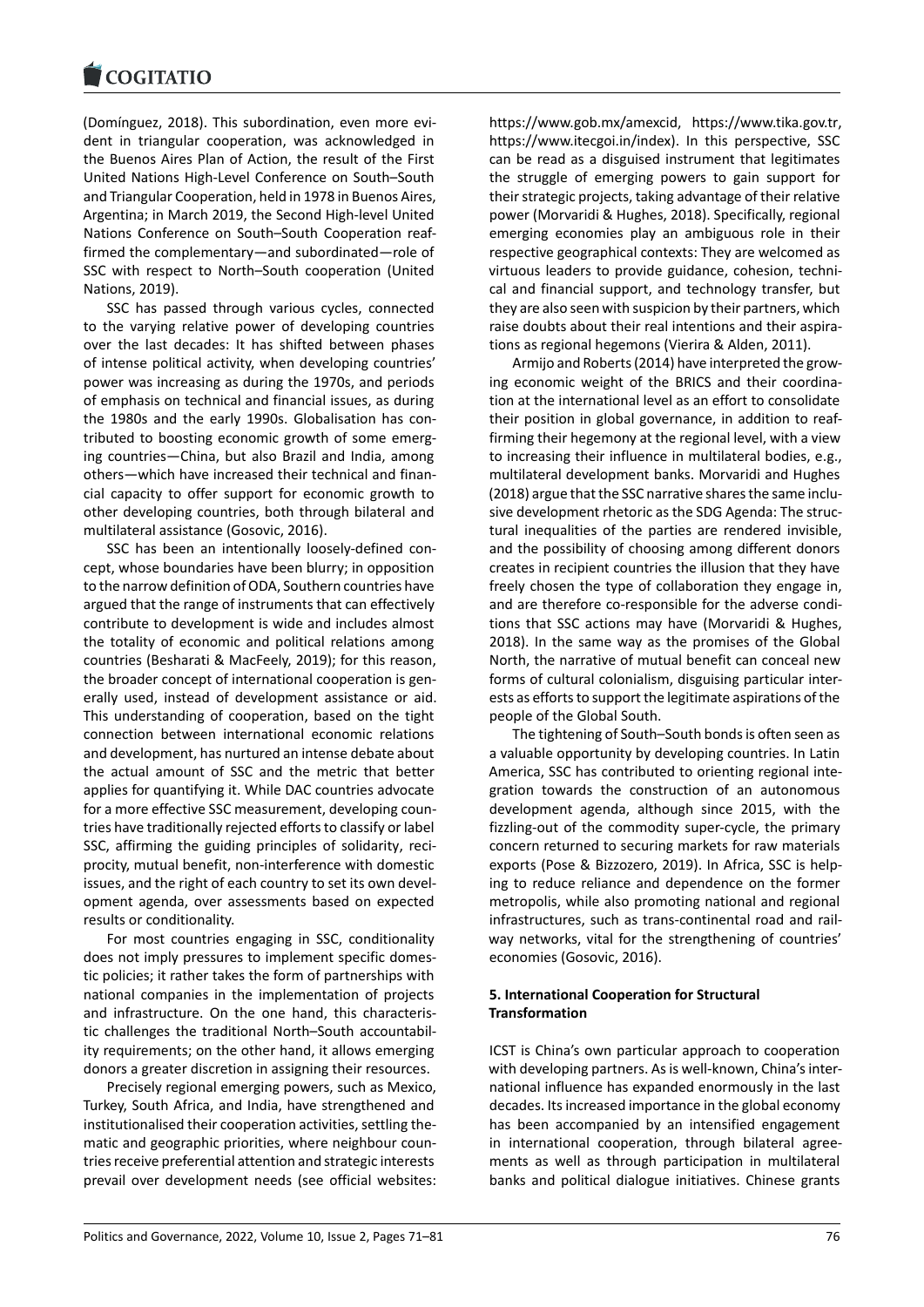#### COGHALIO

and concessional—sometimes interest‐free—loans have [also risen considerab](https://www.cogitatiopress.com)ly (Zhang & Smith, 2017). The ambi‐ tion of the BRI, launched in 2013, which is expected to promote Chinese investments and access to markets as fuel for economic growth, is a clear symptom of Chinese aspirations as a global player (Huang, 2016) and its will‐ ingness to engage in a hegemonic dispute. To struggle for hegemony, China is committed to develop its own coop‐ eration regime, shaped around its political, economic, and geographical priorities.

Domínguez (2018) argues that the Chinese cooper‐ ation regime is built on three pillars, mirroring those governing the traditional DAC aid and cooperation regime: international financial organisations, conces‐ sional financing instruments, and a monitoring and eval‐ uation system. The first pillar includes a network of devel‐ opment finance institutions, both bilateral (the China Development Bank and the Export–Import Bank of China being the most important ones) and multilateral (the Asian Infrastructure Investment Bank, New Development Bank, and the Silk Road Fund), that account for the largest source of global development finance (Ray et al., 2021). The second pillar refers to the mix of instruments used in partnership agreements, that is to say, investment, technological tranfer, capacity building, credit lines, and grants. The third pillar, a monitoring and evalu‐ ation system, is still incipient (Domínguez, 2018). We can consider as a fourth pillar the recently‐created China International Cooperation Agency, as an attempt to give coherence to, and coordinate, a complex institutional framework and the wide range of instruments and actors involved in Chinese foreign aid (Zhang & Smith, 2017).

In line with the SSC tradition, China refuses to adopt ODA's narrow definition and categorisation, and chooses a much wider framework to conceptualise its foreign aid. In this perspective, the ICST serves as the concep‐ tual reference of this regime (Lin & Wang, 2017). ICST is based on the New Structural Economy, which identi‐ fies structural change as the fundamental challenge for low‐ and middle‐income countries, while emphasing the provision of infrastructure and industrialisation as the main drivers of economic growth, as well as the impor‐ tance of building on existing comparative advantages (Lin, 2010). The New Structural Economy approach to economic development takes up some of the fundamen‐ tal premises of neoclassical economic approaches and integrates them into a developmentalist framework in which the state plays a central role: Government can facil‐ itate and promote productive up-grading by establishing Special Economic Zones or industrial parks with good infrastructure—physical and non‐physical—and a good business environment (Lin, 2010).

The ICST is based on the assumption that China's successful track record provides the best credentials to help other countries push for structural transforma‐ tion: It can share its experience in managing Special Economic Zones, equipped with adequate productive infrastructure—built at much lower cost than Northern

firms demand—and it can relocate its labour‐intensive manufacturing, promoting industrialisation in partner countries (Lin & Wang, 2017).

As is the case for SSC, ICST acknowledges the principles of mutual respect, mutual benefit, and non-interference in the domestic affairs of partner countries, hence the absence of conditionalities: Chinese cooperation is generally demand‐driven, regardless of a government's political orientation (although there is pressure for not recognising Taiwan as an independent country). China has also developed its own doctrine on human rights, which priviledges the right to subsistence and development over the traditional "Western" empha‐ sis on civil and political rights (Zhang & Buzan, 2020).

Again, power asymmetries and the risk of introducing new patterns of dependence are diluted into a horizon‐ tal win‐win conception of partnership, which conceals China's attempt to legitimise its quest for a hegemonic position. China's efforts to present its strategic investments as the drivers of a widespread economic growth and prosperity respond to the need to develop a rhetoric to consolidate its international image as a benevolent power, an inspiring model, and a trustworthy global leader. Chinese loans are often aimed at securing the supply of raw materials and contracts for its companies, using the principle of mutual benefit to justify tied aid practices (Castro, 2014). When they are paid in commodi‐ ties, they do not represent a burden for partner coun‐ tries' balance of payments—undoubtfully a favourable condition for constrained developing economies, espe‐ cially primary exporters—and they do not require policy conditionalities that ensure the availability of currency to pay for them. However, the mega‐projects promoted by China, first and foremost connected to the BRI, have as main objective to ensure China's access to raw mate‐ rials and to markets for its manufactured goods; this has created controversy about the risk of generating a debt trap in partner countries (Chatzky & McBride, 2020; Southerland, 2019), as well as popular protests in some key locations (Baldakova, 2019; Chaudhury, 2021).

The industrialisation model proposed by China, based on relocation of Chinese industries, is simply not viable; the current global excess of productive capac‐ ity in almost all sectors leaves little room for industrial development of the kind proposed by the New Structural Economy (Pérez, 2010). China can only reasonably relo‐ cate industries with obsolete technology, that are highly polluting, or that base their international competitive‐ ness on the exploitation of labour, which becomes acept‐ able in the light of Chinese doctrine on the human right to "subsistence" and "development" that gives national development priority over workers' rights.

One of the pillars of China's foreign policy, the win-win strategy and cooperation, promotes the growth of an export model through the postulates of the Beijing Consensus (Turin, 2010), advocating a gradual and con‐ trolled economic opening that allows China to con‐ solidate access to the raw materials necessary for its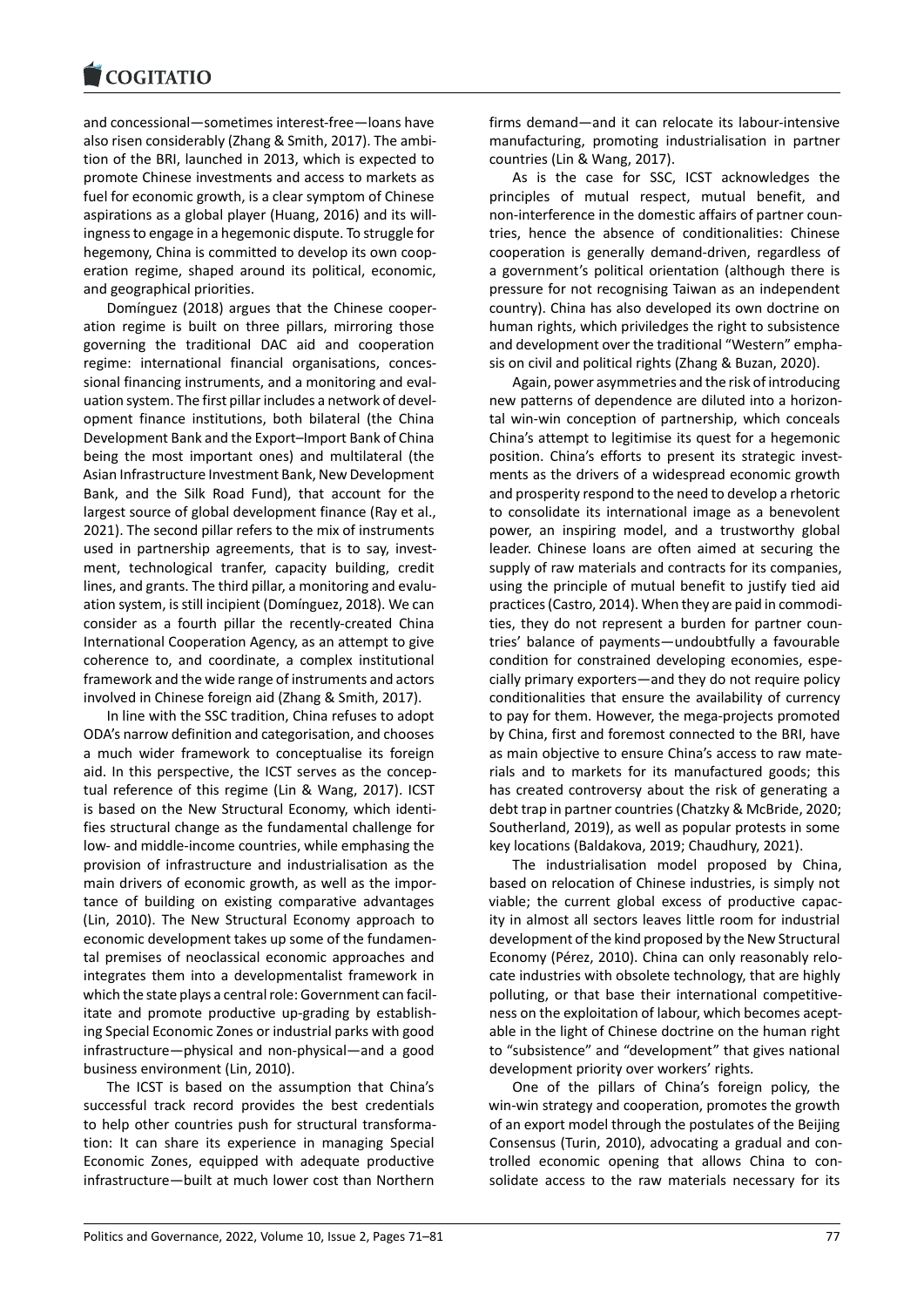industrial and technological progress (Rodriguez‐Aranda [& Leiva‐Van de M](https://www.cogitatiopress.com)aele, 2013). Svampa (2013) has explained the concept of consensus in terms of hegemony: Consensus is reached when one actor has the capacity to impose its interests on others. As was the case for the Washington Consensus, an epiphany of US hegemony, the Beijing Consensus reflects China's strug‐ gle to achieve hegemonic power over its partners.

### **6. Conclusions**

In this article I have outlined the basic caracteristics of three cooperation regimes and highligthed how they act as a means of struggle for gaining power and hegemony. I have argued that the SDG 2030 Agenda is aimed at main‐ taining the legitimacy of the UN system, under the con‐ trol of the US and its allies, despite China's intentions to challenge US influence; SSC, appealing to horizontal‐ ity and common challenges among developing countries, is the narrative that middle powers and emerging coun‐ tries privilege to consolidate regional leadership. ICST embodies China's aspiration of globalising its develop‐ ment model, while striving for hegemony by virtue of its growing importance in the global economy.

Developing countries participate, to a variable extent, in the three regimes. As Krasner (1985) points out, developing countries engage in international regimes in search of wealth and control, that is to say, access to material resources to alleviate poverty and promote their domestic development and political influence, or alliances to increase their bargaining power on global rel‐ evant issues.

As mentioned, the multilateral order, an expression of post-war US hegemony, is facing a crisis in its legitimacy and effectiveness, as a result of the declining international influence of the US, which can no longer secure the cohesion of the system. Nevertheless, mul‐ tilateralism offers unquestionably better opportunities for countries whose individual bargaining power is weak vis‐à‐vis the others (Chang, 2020). For this reason, it is worth deploying resources and energy to maintain multilateral institutions active and relevant. In this per‐ spective, the SDG Agenda, through the institutions in charge of its implementation (UNDP and related agen‐ cies), offers the possibility to keep the debate and the negotiations on crucial issues, at multilateral level, as in the case of climate change, but also that of access to medicaments and vaccines. On the other hand, the possibilities of obtaining financial resources have been disappointing and did not meet the expectations that the approval of the 2030 Agenda had risen; ODA flows from traditional donors since 2015 have not increased and a growing share of SDG financing comes from pri‐ vate sources (Organisation for Economic Co-operation and Development, n.d.).

South–South economic cooperation implies reduced transaction costs and generally better possibilities to address national planned priorities, since it is more

demand‐driven and less dependent on international agendas; it also avoids conditionalities and gener‐ ally offers better conditions for technology transfer, although the technology deployed may not be the most advanced. Furthermore, usually economic cooperation and political alliances among developing countries tend to be mutually reinforcing. On the other hand, it takes mainly the form of loans and technical assistance, rather than grants and is often tied to the purchasing of donors' goods and services.

The net balance of increased relations with China is ambiguous. On the one hand, China has engaged with massive infrastructure projects that would not be possi‐ ble to achieve with other donors; on the other hand, the renewed role of commodity exporters, and the emphasis on insertion into global value chains to increase compet‐ itiveness, ends up hindering developing countries' aspi‐ rations for industrial development. In this perspective, the dynamics of the relations between China, on the one hand, and Africa and Latin America on the other, seems to replicate the pattern of dependence on North American and European centres.

The objective of the present article was to make an assessment of the new opportunitites and challenges that developing countries face through their engage‐ ment in international cooperation, given that the slow decline of US hegemony, together with the loosen‐ ing of the traditional North–South aid regime, leaves room for dynamic emerging countries, China above all, to use international cooperation as an instrument for expanding their influence. There are indeed opportuni‐ ties that a loosened and diversified international coop‐ eration regime can offer and the overall balance seems to be favourable: Through the negotiations around the SDG Agenda, developing countries can participate in the debates on global issues, formulate their claims, and reduce the power imbalance with the industrial‐ ized North. At the same time, by enhancing cooper‐ ation and economic relations with other developing countries—emerging middle powers or China—they can increase access to productive investments, including longstanding demands that have mostly been neglected, such as national and regional infrastructure or technol‐ ogy transfer.

It is true that traditional donors (OECD‐DAC) are adopting Southern partners' practices, more often than the other way round, and this accounts for a higher con‐ sideration of claims from the South, especially as far as growth strategies are concerned (Mawdsley et al., 2017). On the other hand, the risk of reinforcing patterns of dependence, with little or no improvement at all in their subordinated role in the global economy, represents a threat to the pursuit of autonomous development paths.

With respect to their engagement in international cooperation, developing countries face the challenge of establishing more assertive development policies and deploying greater efforts to settle a clear development path, according to specific contexts and their people's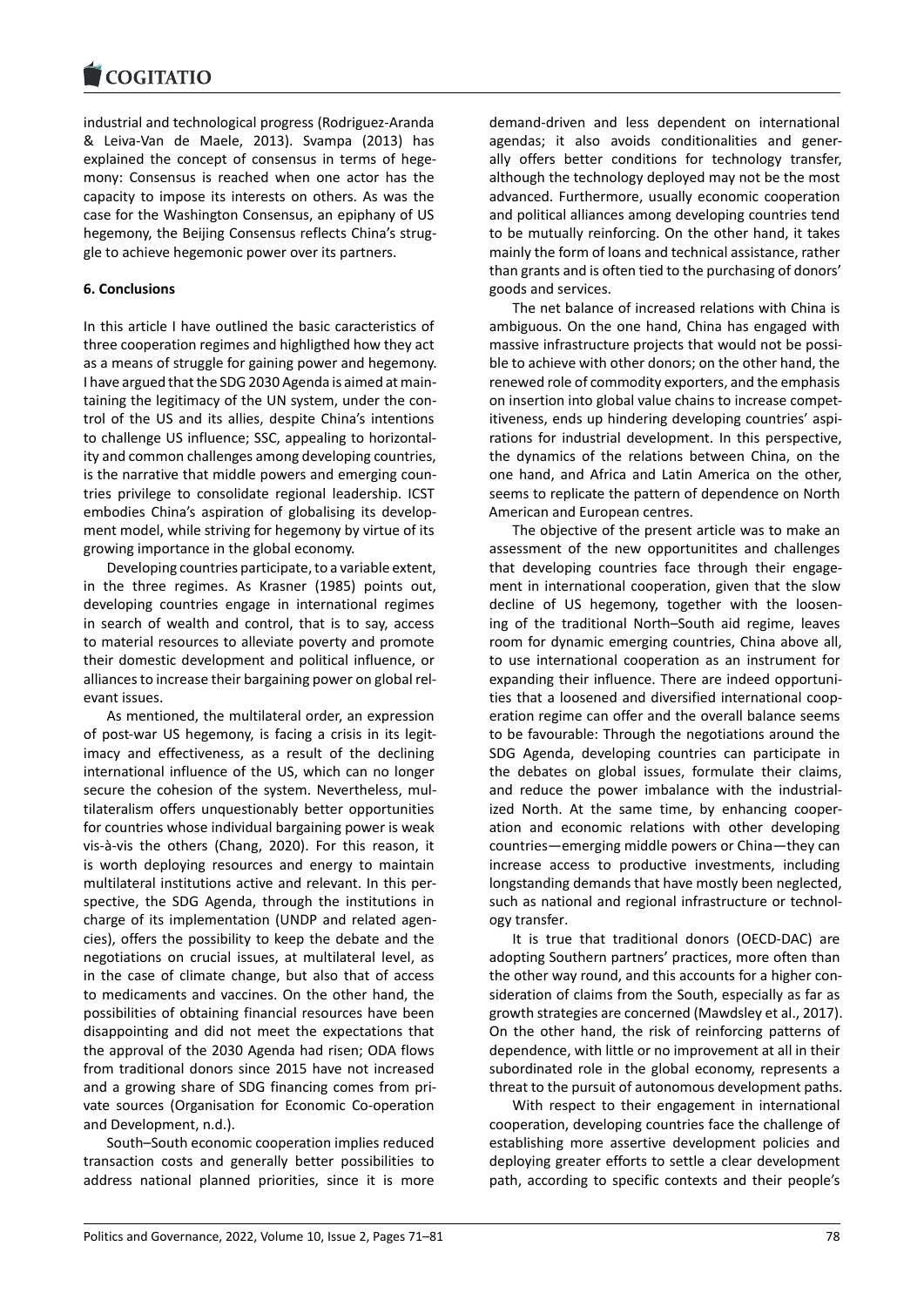#### **LOGITATIO**

aspirations. The more well‐defined are national priori‐ [ties, the smaller the](https://www.cogitatiopress.com) risk of having to accept second‐best options. Nevertheless, this task is anything but simple, since inequalities, institutional and fiscal fragility, and persistent dependence represent serious bottlenecks for social cohesion and the building of sustained national development policies. The pursuit of sovereign develop‐ ment and prosperity for a larger share of the global pop‐ ulation will require new efforts to face old challenges, building on the lessons learnt in nearly 70 years of devel‐ opment cooperation.

## **Conflict of Interests**

The author declares no conflict of interests.

## **References**

- Acharya, A. (2017). After liberal hegemony: The advent of a multiplex world order. *Ethics & International Affairs*, *31*(3), 271–285.
- Amin, S. (2006). The Millennium Development Goals: A critique from the South. *Monthly Review*, *57*(10), 1–15.
- Anderson, P. (2017). The H‐word. The peripeteia of hege‐ mony. Verso.
- Armijo, L. E., & Roberts, C. (2014). The emerging powers and global governance: Why the BRICS matter. In R. Looney (Ed.), *Handbook of emerging economies* (pp. 503–524). Routledge.
- Arrighi, G., & Silver, B. (1999). *Caos and governance in the modern world system*. University of Minnesota Press.
- Baldakova, O. (2019). *Protests along the BRI: China's prestige project meets growing resistance*. Mercator Institute for China Studies. https://merics.org/en/ analysis/protests‐along‐bri‐chinas‐prestige‐project‐ meets‐growing‐resistance
- Barbé, E. (1989). Cooperación y conflicto en las rela‐ ciones internacionales (La te[oría del régimen inter‐](https://merics.org/en/analysis/protests-along-bri-chinas-prestige-project-meets-growing-resistance) [nacional\) \[Cooperation and conflict in internationa](https://merics.org/en/analysis/protests-along-bri-chinas-prestige-project-meets-growing-resistance)l [relations \(The theory o](https://merics.org/en/analysis/protests-along-bri-chinas-prestige-project-meets-growing-resistance)f international regime)]. *Revista CIDOB d'Afers Internacionals*, *17*, 55–67.
- Besharati, N. (2017). *New development finance measure should be TOSSD out the window!* (Policy Insights 45). South African Institute of International Affairs.
- Besharati, N., & MacFeely, S. (2019). *Defining and quan‐ tifying South–South cooperation* (UNCTAD Research Paper No. 30). United Nation Conference on Trade and Development.
- Castro, D. (2014). Condiciones, no concesiones. Coop‐ eración económico financiera China–Ecuador [Condi‐ tions, not concesions. Economic and financial cooper‐ ation among China and Ecuador]. *Comentario Inter‐ nacional: Revista del Centro Andino de Estudios Inter‐ nacionales*, *14*, 163–198.
- Chang, H. J. (2020). Building pro‐development multilater‐ alism: Towards a "New" New International Economic Order. *CEPAL Review*, *132*, 65–75.
- Chatzky, A., & McBride, J. (2020). China's massive Belt and Road Initiative. Council of Foreing Affairs. https://www.cfr.org/backgrounder/chinas‐massive‐ belt‐and‐road‐initiative
- Chaudhury, D. R. (2021, January 4). Nepal sees rare protest against Chinese infrastructure project. *The Economic Times*. [https://economictimes.indiatimes.](https://www.cfr.org/backgrounder/chinas-massive-belt-and-road-initiative) [com/news/internationa](https://www.cfr.org/backgrounder/chinas-massive-belt-and-road-initiative)l/world‐news/nepal‐sees‐ rare‐protest‐against‐china‐infra‐project/ articleshow/80085820.cms?from=mdr
- Cox, R. (1983). Gra[msci, hegemony and international](https://economictimes.indiatimes.com/news/international/world-news/nepal-sees-rare-protest-against-china-infra-project/articleshow/80085820.cms?from=mdr) [relations: An essay in method.](https://economictimes.indiatimes.com/news/international/world-news/nepal-sees-rare-protest-against-china-infra-project/articleshow/80085820.cms?from=mdr) *Millennium: Journal of [International Studies](https://economictimes.indiatimes.com/news/international/world-news/nepal-sees-rare-protest-against-china-infra-project/articleshow/80085820.cms?from=mdr)*, *12*(2), 162–165.
- Co[x, R. \(2013\). Fuerzas sociales, estado](https://economictimes.indiatimes.com/news/international/world-news/nepal-sees-rare-protest-against-china-infra-project/articleshow/80085820.cms?from=mdr)s y órdenes mundiales: Más allá de la teoría de Relaciones Inter‐ nacionales [Social forces, states, and world orders: Beyond international relations theory]. *Relaciones Internacionales*, *24*, 129–162.
- Denk, A. (2016). Sustainable Development Goals— An (alternative) future scenario. *Transcience*, *7*(1), 47–50.
- Domínguez, R. (2018). China y la construcción de un rég‐ imen internacional de Cooperación Sur‐Sur [China and the building of a South–South cooperation regime]. *Revista Carta Internacional*, *13*(1), 38–72.
- Feltman, J. (2020). *China's expanding influence at the United Nations—And how the United States should react*. The Brookings Institution. https:// www.brookings.edu/wp‐content/uploads/2020/09/ FP\_20200914\_china\_united\_nations\_feltman.pdf
- Gill, S. G., & Law, D. (1989). Global hegemony and the structural power of capital. *International [Studies](https://www.brookings.edu/wp-content/uploads/2020/09/FP_20200914_china_united_nations_feltman.pdf) Quarterly*, *33*(*4*[\), 475–499.](https://www.brookings.edu/wp-content/uploads/2020/09/FP_20200914_china_united_nations_feltman.pdf)
- Giu[nta, I., & Dávalos, J. \(2019\). Crecimiento económi](https://www.brookings.edu/wp-content/uploads/2020/09/FP_20200914_china_united_nations_feltman.pdf)co inclusivo y sostenible en la Agenda 2030: un análisis crítico desde la perspectiva de la soberanía alimenta‐ ria y los derechos de la naturaleza [Inclusive and sus‐ tainable economic growth in the 2030 Agenda: A criti‐ cal analysis from the perspective of food sovereignty and the rights of nature]. *Iberoamerican Journal of Development Studies*, *9*(1), 146–176.
- Gosh, J. (2019). A brave new world, or the same old story with new characters? *Development and Change*, *50*(2), 379–393.
- Gosovic, B. (2016). The resurgence of South–South coop‐ eration. *Third World Quarterly*, *37*(4), 733–743.
- Hout, W. (2019). The permanent crisis of development aid. In B. Jessop & K. Knio (Eds.), *The pedagogy of economic, political and social crises: Dynamics, con‐ struals, and lessons* (pp. 229–243). Routledge.
- Huang, Y. (2016). Understanding China's Belt & Road Initiative: Motivation, framework and assessment. China Economic Review, 40, 314–321.
- Jiang, Y., & Fues, T. (2014). *A strong voice for global sus‐ tainable development: How China can play a lead‐ ing role in the post‐2015 agenda* (Briefing Paper 2/2014). German Development Institute/Deutsches Institut fur Entwicklungspolitik (DIE).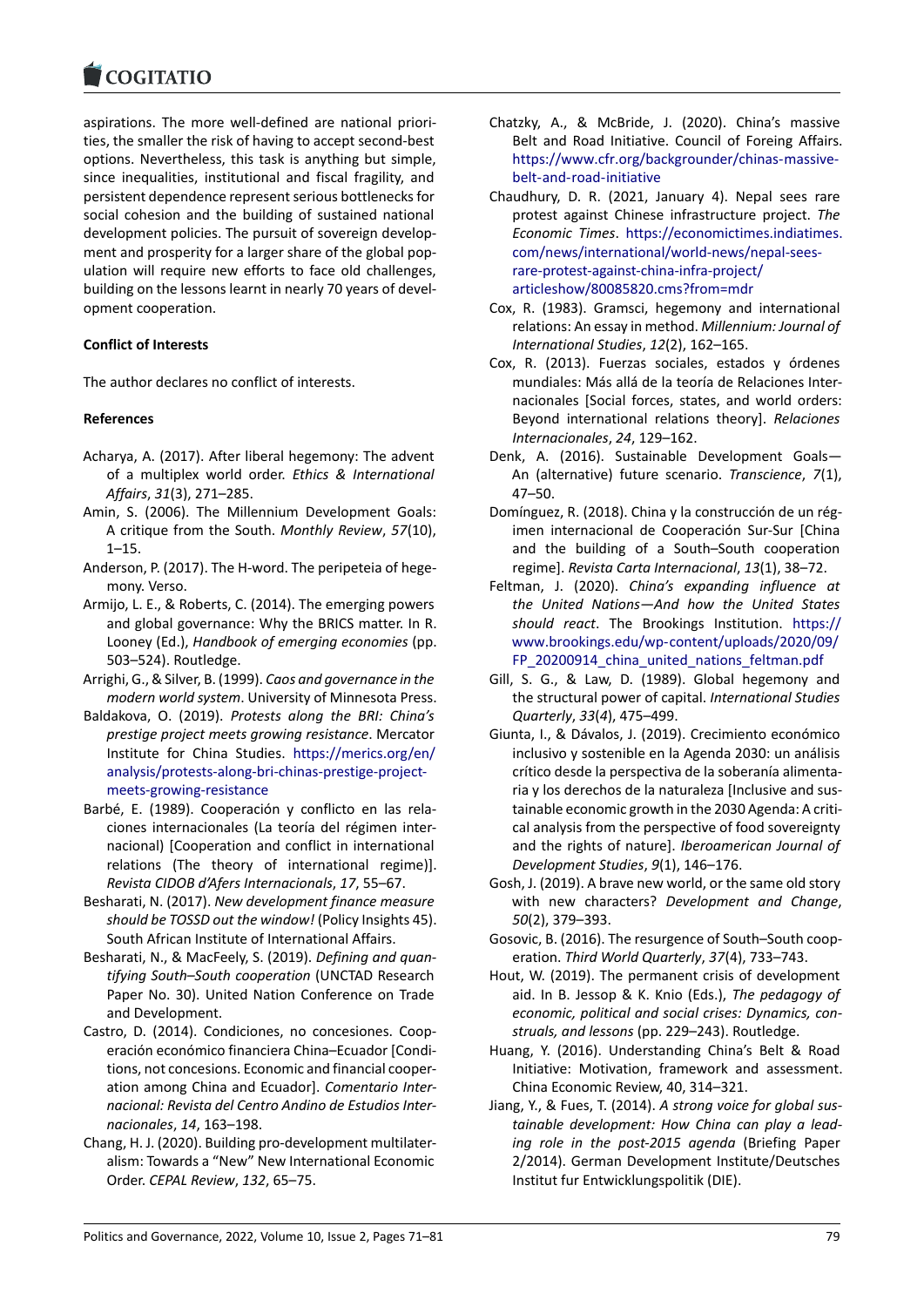#### **LOGITATIO**

- Krasner, S. (1985). *Structural conflict. The third world [against global l](https://www.cogitatiopress.com)iberalism*. University of California Press.
- Lemus, D. (2018). La Ayuda Oficial al Desarrollo (AOD) como una práctica hegemónica (1945–2000) [Offi‐ cial Development Aid (ODA) as hegemonic praxis (1945–2000)]. *Revista CIDOB d'Afers Internacionals*, *120*, 29–50.
- Lin, J. Y. (2010). *New structural economics: A frame‐ work for rethinking development* (Policy Research Working Paper 5197). The World Bank. https:// openknowledge.worldbank.org/bitstream/handle/ 10986/19919/WPS5197.pdf?sequence=1
- Lin, J. Y., & Wang, Y. (2017). Development beyond aid: Utilizing comparative advantage in the Belt a[nd Road](https://openknowledge.worldbank.org/bitstream/handle/10986/19919/WPS5197.pdf?sequence=1) [Initiative to achieve win‐win.](https://openknowledge.worldbank.org/bitstream/handle/10986/19919/WPS5197.pdf?sequence=1) *Journal of Infrastruc‐ [ture, Policy and Development](https://openknowledge.worldbank.org/bitstream/handle/10986/19919/WPS5197.pdf?sequence=1)*, *1*(2), 149–167.
- Mansfield, E. (1995). International institutions and eco‐ nomic sanctions. *World Politics*, *47*(4), 575–605.
- Mawdsley, E, Murray, W. E., Overton, J., Scheyvens, R., & Banks, G. (2017). Exporting stimulus and "shared prosperity": Re‐inventing foreign aid for a retroliberal era. *Development Policy Review*, *36*(S1), O25–O43.
- Morgenthau, H. (1962). A political theory of for‐ eign aid. *American Political Science Review*, *56*(2), 301–309.
- Morvaridi, B., & Hughes, C. (2018). South–South cooper‐ ation and neoliberal hegemony in a post‐aid world. *Development and Change*, *49*(3), 867–892.
- Organisation for Economic Co‐operation and Develop‐ ment. (n.d.). *Query wizard for international develop‐ ment statistics*. https://stats.oecd.org/qwids
- Pérez, C. (2010). Technological dynamism and social inclusion in Latin America: A resource-based production development strategy. *CEPAL Review*, *100*, 121–141.
- Petras, J., & Veltm[eyer, H. \(2002\). The age of](https://stats.oecd.org/qwids) reverse aid: Neoliberalism as a catalyst of regression. *Devel‐ opment and Change*, *33*(2), 281–293.
- Pose, N., & Bizzozero, L. (2019). Regionalismo, economía política y geopolítica: tensiones y desafíos en la nueva búsqueda de inserción internacional del Mer‐ cosur [Regionalism, political economy, and geopoli‐ tics: Conflicts and challenges in the search for inter‐ national insertion of Mercosur]. *Revista Uruguaya de Ciencia Política*, *28*(1), 249–278.
- Ray, R., Gallagher, K. P., Kring, W., Joshua Pitts, J., & Simmons, B. A. (2021). Geolocated dataset of Chi‐ nese overseas development finance. *Scientific Data*, *8*, Article 241.
- Rodriguez‐Aranda, I., & Leiva‐Van de Maele, D. (2013). El soft power en la política exterior de China: conse‐ cuencias para América Latina [Soft power in Chinese foreign policy: Implications for Latin America]. *Polis*, *12*(35), 497–517.
- Sachs, J. D. (2016, December 29). Learning to love a multipolar world. *Project Syndicate*. https://www.

project‐syndicate.org/commentary/multipolar‐ world‐faces‐american‐resistance‐by‐jeffrey‐d‐sachs‐ 2016‐12?barrier=accesspaylog

- Sachs, W. (1992). *The development dictionary: A guide to [knowledge as power](https://www.project-syndicate.org/commentary/multipolar-world-faces-american-resistance-by-jeffrey-d-sachs-2016-12?barrier=accesspaylog)*. Zed Books.
- Sak[sena, K. P. \(1985\). International framework and](https://www.project-syndicate.org/commentary/multipolar-world-faces-american-resistance-by-jeffrey-d-sachs-2016-12?barrier=accesspaylog) [South–South cooperation: Con](https://www.project-syndicate.org/commentary/multipolar-world-faces-american-resistance-by-jeffrey-d-sachs-2016-12?barrier=accesspaylog)straints and opportu‐ nities. *International Studies*, *22*(3), 199–214.
- Schweller, R., & Priess, D. (1997). A tale of two realisms: Expanding the institutions debate. *Mershon Interna‐ tional Studies Review*, *41*(1), 1–32.
- Sogge, D. (2009). Sistema de ayuda extranjera: ¿Régimen o vehículo hegemónico? [Foreing aid system: Regime or hegemonic vehicle?]. *Relaciones Internacionales*, *12*, 11–31.
- Southerland, D. (2019, January 15). China's Belt and Road Initiative faces obstacles in 2019. *Radio Free Asia*. https://www.rfa.org/english/commentaries/bri‐ obstacles‐01152019155613.html
- Streeck, W. (2016). *How capitalism will end: Essays on a falling system*. Verso.
- Str[eeten, P. \(1962\). Crecimiento desequilibrado \[Une](https://www.rfa.org/english/commentaries/bri-obstacles-01152019155613.html)ven growth]. *[Desarrollo Económico](https://www.rfa.org/english/commentaries/bri-obstacles-01152019155613.html)*, *2*(3), 67–97.
- Svampa, M. E. (2013). Consenso de los *commodities* y lenguaje de valoración en América Latina [Commodi‐ ties' consensus and language of values in Latin Amer‐ ica]. *Nueva Sociedad*, *244*, 29–46.
- Tucker, V. (1999). The myth of development: A critique of Eurocentric discourse. In R. Munck & D. O'Hearn (Eds.), *Critical development theory: Contributions to the new paradigm* (pp. 1–26). Zed Books.
- Turin, D. R. (2010). The Beijing Consensus: China's alter‐ native development model. *Inquiries Journal*, *2*(1). http://www.inquiriesjournal.com/articles/134/the‐ beijing‐consensus‐chinas‐alternative‐development‐ model
- United Nations. (n.d.). *17 goals to transform our world*. [https://sdgs.un.org/goals](http://www.inquiriesjournal.com/articles/134/the-beijing-consensus-chinas-alternative-development-model)
- United Nations. (2019). *[Buenos Aires outcome docu‐](http://www.inquiriesjournal.com/articles/134/the-beijing-consensus-chinas-alternative-development-model) [ment o](http://www.inquiriesjournal.com/articles/134/the-beijing-consensus-chinas-alternative-development-model)f the second high‐level United Nations con‐ ference on South–South cooperation*. https://www. [unsouthsouth.org/wp‐con](https://sdgs.un.org/goals)tent/uploads/2019/10/ N1911172.pdf
- Vandemoortele, J. (2015, September 25). Un vistazo sereno a los Objetivos de Desarroll[o Sostenible](https://www.unsouthsouth.org/wp-content/uploads/2019/10/N1911172.pdf) [\[A serene look at the Sustainable Developme](https://www.unsouthsouth.org/wp-content/uploads/2019/10/N1911172.pdf)nt [Goals\].](https://www.unsouthsouth.org/wp-content/uploads/2019/10/N1911172.pdf) *El País*. https://elpais.com/elpais/2015/09/ 01/planeta\_futuro/1441129808\_242789.html
- Vierira, M. A., & Alden, C. (2011). India, Brazil, and South Africa (IBSA): South–South cooperation and the para‐ dox of regional leadership. *[Global Governance](https://elpais.com/elpais/2015/09/01/planeta_futuro/1441129808_242789.html)*, *17*, [507–528.](https://elpais.com/elpais/2015/09/01/planeta_futuro/1441129808_242789.html)
- Wallerstein, I. (1984). *The politics of the world‐economy: The states, the movements and the civilizations*. Cam‐ bridge University Press.
- Weber, H. (2017). Politics of "leaving no one behind": Contesting the 2030 Sustainable Development Goals agenda. *Globalizations*, *14*(3), 399–414.